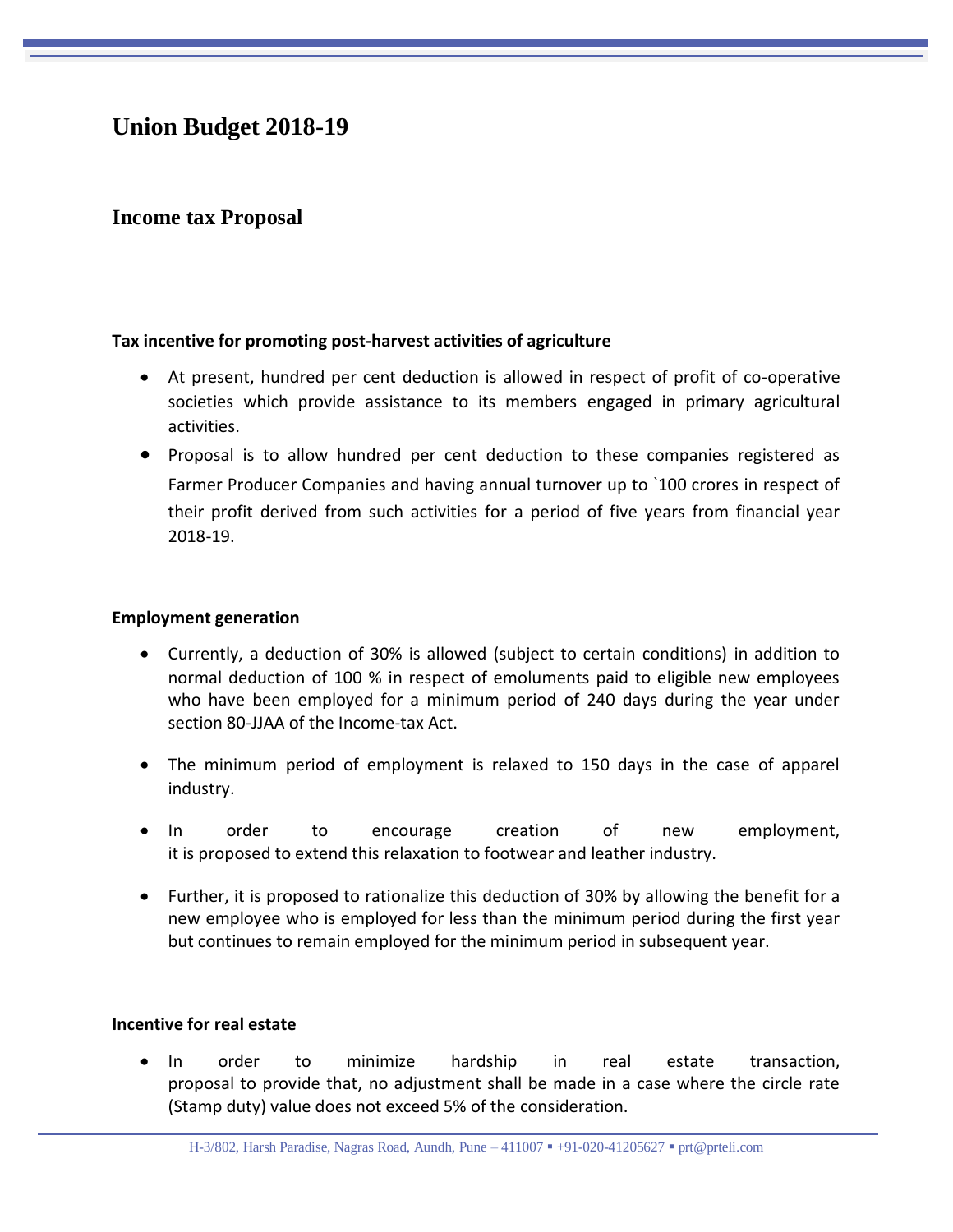#### **Incentivizing micro, small and medium entrepreneurs**

- In the Union Budget, 2017, FM had announced the reduction of corporate tax rate to 25% for companies whose turnover was less than ` **50 crore** in financial year 2015-16.
- Ii is now proposed to extend the benefit of this reduced rate of 25% also to companies who have reported **turnover up to** `**250 crore** in the financial year 2016-17.

#### **Relief to salaried taxpayers**

- In order to provide relief to salaried taxpayers, it is proposed to allow a standard deduction of `INR 40,000/- *in lieu* of the present exemption in respect of transport allowance and reimbursement of miscellaneous medical expenses.
- The transport allowance at enhanced rate shall continue to be available to differentlyabled persons.
- Also other medical reimbursement benefits in case of hospitalization etc., for all employees shall continue.
- This decision to allow standard deduction shall significantly benefit the pensioners also, who normally do not enjoy any allowance on account of transport and medical expenses.

#### **Relief to senior citizen**

- Exemption of interest income on deposits with banks and post offices u/s 80TTA of the Income Tax Act,1961 to be increased from `**10,000/- to** `**50,000/-** and TDS shall not be required to be deducted on such income, under section 194A.
- Raising the limit of deduction for health insurance premium and/ or medical expenditure from `**30,000/- to** `**50,000/-**, under section 80D.
- In respect of any health insurance premium and/or any general medical expenditure incurred.
- Raising the limit of deduction for medical expenditure in respect of certain critical illness from, `60,000/- in case of senior citizens and from `80,000/- in case of very senior citizens, to `**1 lakh** in respect of all senior citizens, under section 80DDB.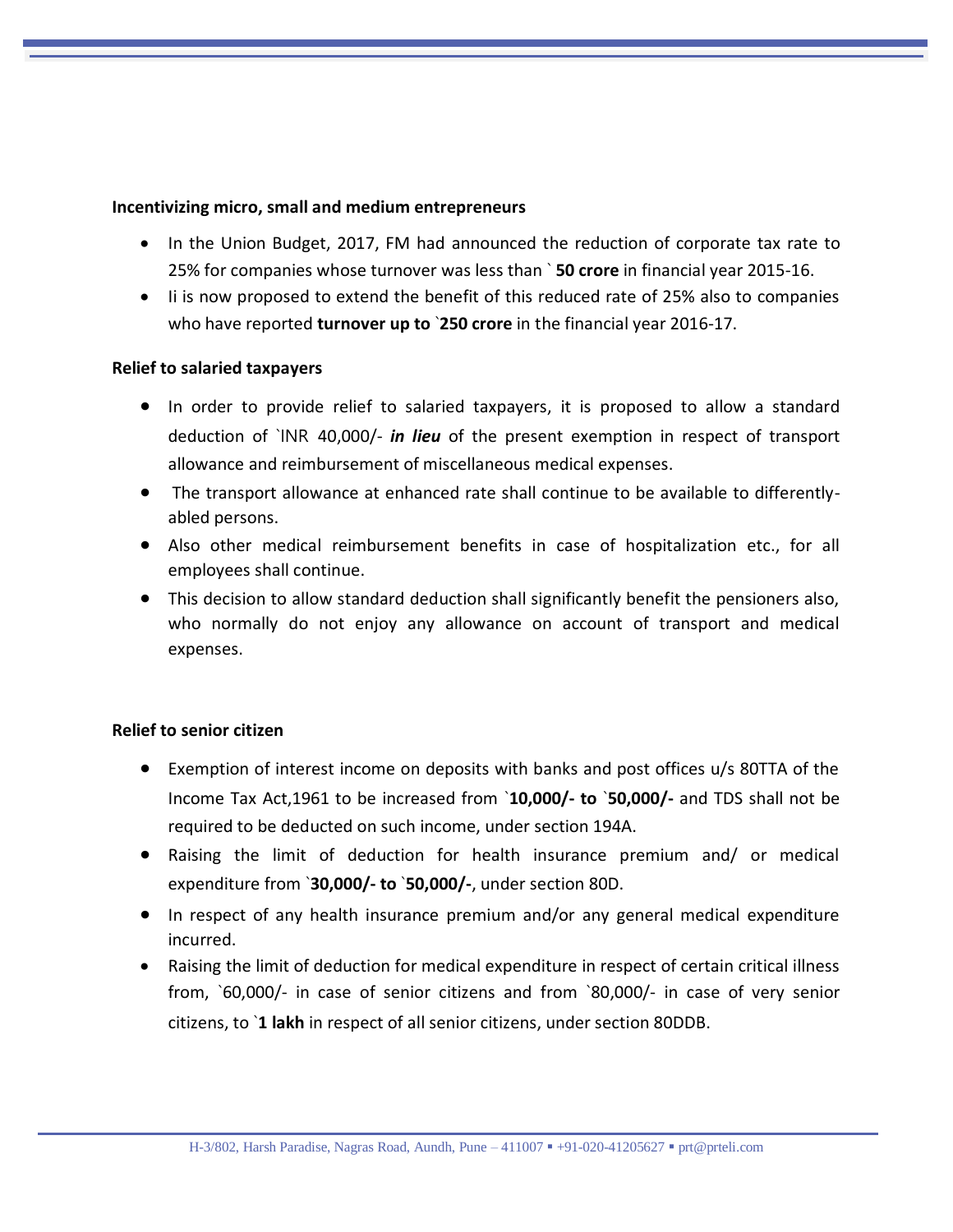## **Tax incentive for International Financial Services Centre (IFSC)**

- The Government had endeavored to develop a world class international financial services centre in India.
- In order to promote trade in stock exchanges located in IFSC, it is proposed to exempt transfer of derivatives and certain securities by non-residents from capital gains tax.
- Non-corporate taxpayers operating in IFSC shall be charged Alternate Minimum Tax (AMT) at concessional rate of 9% at par with Minimum Alternate Tax (MAT) applicable for corporates.

## **Further Measures to control cash economy:**

- Currently, the income of trusts and institutions is exempt if they utilize their income towards their objects in accordance with the relevant provisions of the Income-tax Act.
- In order to have audit trail of the expenses incurred by these entities, it is proposed that payments exceeding `10,000/- in cash made by such entities shall be disallowed and the same shall be subject to tax.
- In order to improve TDS compliance by these entities, it is proposed to provide that in case of non-deduction of tax, 30% of the amount shall be disallowed and the same shall be taxed.

## **Rationalization of Long Term Capital Gains (LTCG)**

- Long term capital gains arising from transfer of listed equity shares, units of equity oriented fund and unit of a business trust are exempt from tax.
- The equity market has become buoyant.
- Bringing long term capital gains from listed equities in the tax net.
- it is proposed to tax such long term capital gains **exceeding** `**1 lakh** at the rate of **10%**  without allowing the benefit of any indexation.
- All **gains up to 31st January, 2018 will be grandfathered**. For example, if an equity share is purchased six months before  $31<sup>st</sup>$  January, 2018 at `100/- and the highest price quoted on 31<sup>st</sup> January, 2018 in respect of this share is '120/-, there will be no tax on the gain of `20/- if this share is sold after one year from the date of purchase.
- Any gain in excess of  $20/$  earned after 31<sup>st</sup> January, 2018 will be taxed at 10% if this share is sold after  $31<sup>st</sup>$  July, 2018.
- The gains from equity share held up to one year will remain short term capital gain and will continue to be taxed at the rate of 15%.
- To introduce a tax on distributed income by equity oriented mutual fund at the rate of 10%.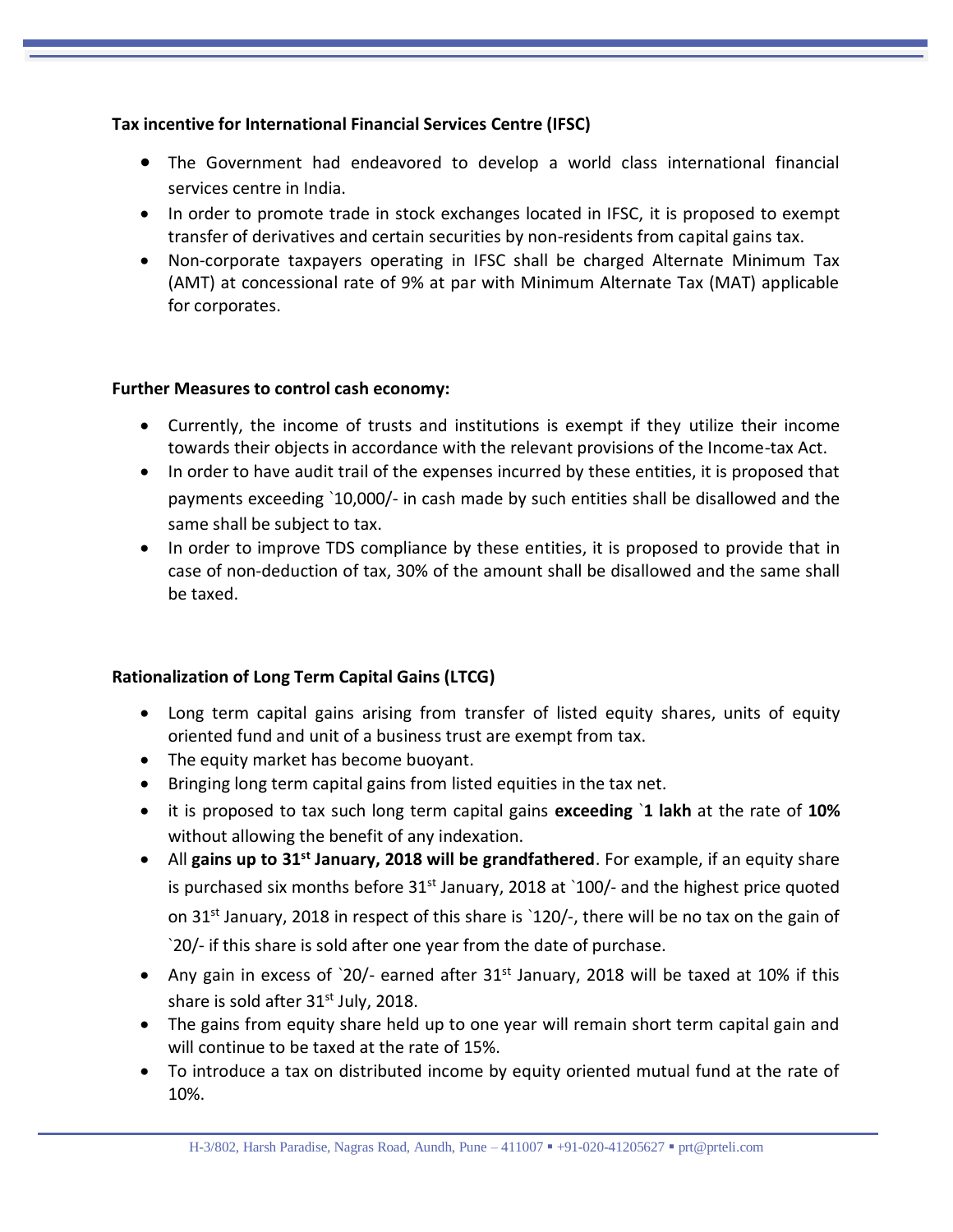This will provide level playing field across growth oriented funds and dividend distributing funds.

#### **Health and Education Cess**

- At present there is a three per cent cess on personal income tax and corporation tax consisting of two per cent cess for primary education and one per cent cess for secondary and higher education.
- it is proposed to increase the cess by one per cent.
- The existing three per cent education cess will be replaced by a four per cent "Health and Education Cess" to be levied on the tax payable.

#### **E-assessment**

• it is proposed to amend the Income-tax Act to notify a new scheme for assessment where the assessment will be done in electronic mode which will almost eliminate person to person contact leading to greater efficiency and transparency.

## **Other changes in Direct Taxes:**

- It is proposed that the provision of section 79 of the Income-tax Act (the Act) regarding restriction on shareholding for the purpose of carry forward loss shall not apply in case of change of shareholding pursuant to an approved resolution plan under IBC, 2016 where an opportunity of being heard has been given to the Principal Commissioner or Commissioner.
- In respect of companies where an application under Insolvency and Bankruptcy Code (IBC), 2016 has been admitted, it is proposed to provide that for the purpose of computation of Minimum Alternative Tax (MAT) the aggregate amount of unabsorbed depreciation and brought forward loss shall be allowed to be reduced from the book profit.
- It is proposed to provide that the insolvency resolution professional shall verify the return of income in case of a company where an application under IBC, 2016 has been admitted.
- It is proposed to provide that provisions of MAT shall not apply in respect of foreign companies having income solely from businesses referred to in sections 44B, 44BB,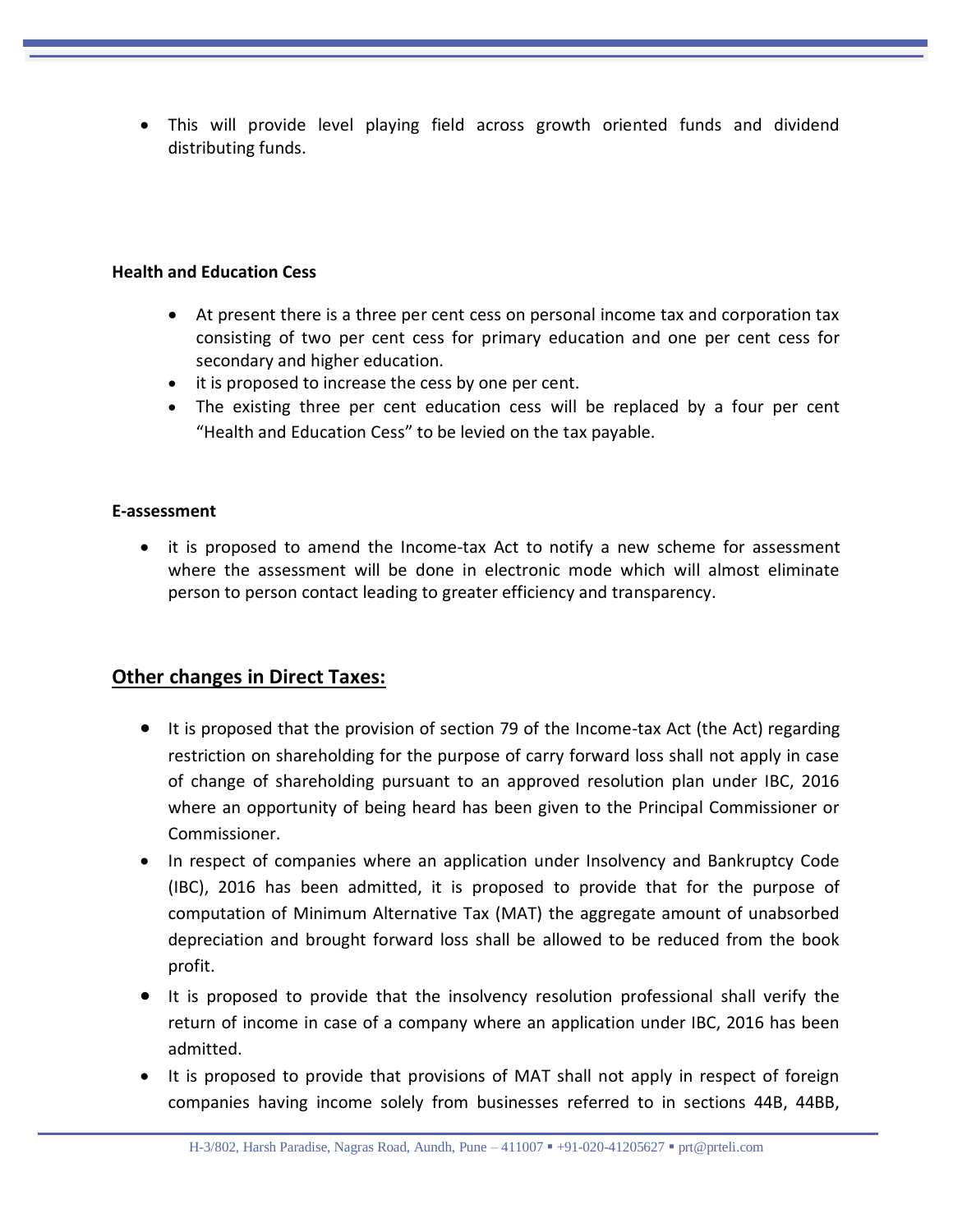44BBA and 44BBB of the Act provided such income has been offered to tax at the rates specified in these sections.

- It is proposed to extend the benefit of exemption for withdrawal up to 40% from National Pension System Trust (NPS) to all subscribers and not only to employees.
- It is proposed to provide that in a case where premium for health insurance for multiple years has been paid in one year, the deduction shall be allowed proportionately over the years for which the benefit of health insurance is available.
- In order to encourage start-ups, the definition of 'eligible business' for a start-up is proposed to be aligned with the modified definition notified by DIPP.
- It is further proposed to extend the incorporation date for a start-up for availing benefit under section 80-IAC of the Act to  $31^{st}$  March, 2021 from  $31^{st}$  March, 2019 and rationalize the condition of turnover for availing the benefit.
- It is proposed to rationalize the provisions of section  $56(2)(x)$  of the Act to provide that the receipt of any property by a wholly-owned Indian subsidiary from its holding company and by an Indian holding company from its subsidiary shall be exempt from tax.
- It is proposed to provide that trading in agricultural commodity derivatives on a recognized stock exchange shall not be treated as a speculative transaction even if no Commodities Transaction Tax (CTT) has been paid in respect of those derivative transactions.
- Considering the strategic nature of the transactions, it is proposed to provide that income arising to a non-resident from royalty or fees for technical services received from National Technical Research Organization shall be exempt from tax.
- It is proposed to provide that the exemption of sale of leftover stock of crude oil shall also apply in respect of termination of the contract or arrangement in respect of a foreign company participating in a strategic oil reserve.
- It is proposed to provide that in addition to notifying any authority, Board, Trust or Commission under section 10(46) of the Act, the Government can also notify any class of such persons.
- It is proposed to provide similar tax regime as available to equity oriented funds to Fund of Funds investing only in exchange traded funds which only invest in listed equity shares of domestic companies.
- It is proposed to provide that no adjustments shall be made under section 143(1) (VI) of the Act while processing the return filed for the assessment year 2018-2019 and subsequent assessment years.
- It is proposed to provide that no expenditure or allowance or set off of any loss shall be allowed in respect of undisclosed income determined by the Assessing Officer under section 115BBE of the Act.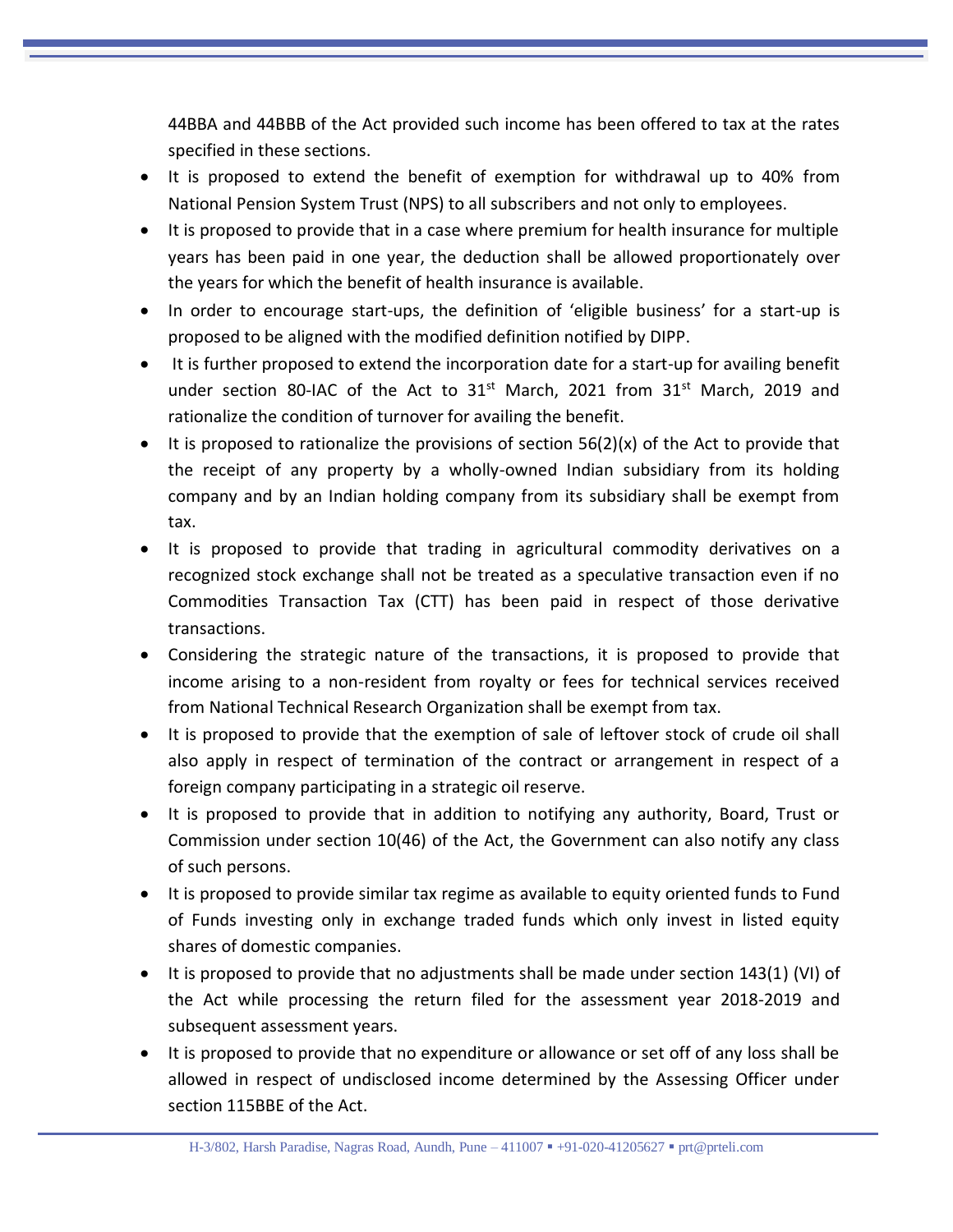- It is proposed to provide that every entity, not being an individual, which enters into any financial transaction of an amount aggregating to Rs.2.50 Lakh or more in a financial year shall be required to apply for a permanent account number (PAN).
- It is also proposed that directors, partners, principal officers, office bearer or any person competent to act on behalf of such entities shall also apply for PAN.
- In view of the proposed amendment in the Customs Act creating a new custom Authority for Advance Ruling, it is proposed to provide that the Authority for Advance Ruling constituted under the Income-tax Act shall act as an Appellate Authority in respect of the rulings given by the customs Authority for Advance Ruling.
- It is also proposed to provide that when the authority is dealing with an application relating to Income-tax Act, the revenue member shall be from income-tax.
- It is proposed to make the order passed by the Commissioner of Income-tax (Appeals) under section 271J of the Act appealable before Appellate Tribunal.
- It is proposed to enhance the penalty from `100/- to `500/- and from `500/- to `1000/under section 271FA of the Act.
- It is proposed to provide that prosecution shall lie against companies for non-filing of return irrespective of the fact that whether any tax is payable or not.
- It is proposed to mandate that in order to avail benefit of any deduction under Chapter VIA-C, the persons have to file return within due date specified under section 139(1) of the Act.
- It is proposed to provide that if stock-in-trade is converted into capital asset, the fair market value of the same on the date of conversion shall be taken into account for computing business income.
- It is proposed to rationalize the existing provision relating to investment in capital gain bonds by providing that the exemption shall be available only in respect of long-term capital gains arising out of sale of immoveable property and investment in the bond shall be for a minimum period of 5 year from the existing 3 years.
- It is proposed to amend section 9 of the Act to align the scope of "business connection" with the modified dependent agent permanent establishment rule as per Multilateral Instrument signed by the Government.
- It is proposed to amend section 9 of the Act to provide that significant economic presence of a non-resident shall constitute "business connection" with India.
- It is also proposed to define the phrase 'significant economic presence'.
- It is proposed to provide that compensation received in connection with termination or modification of business contract and employment contract shall be taxable.